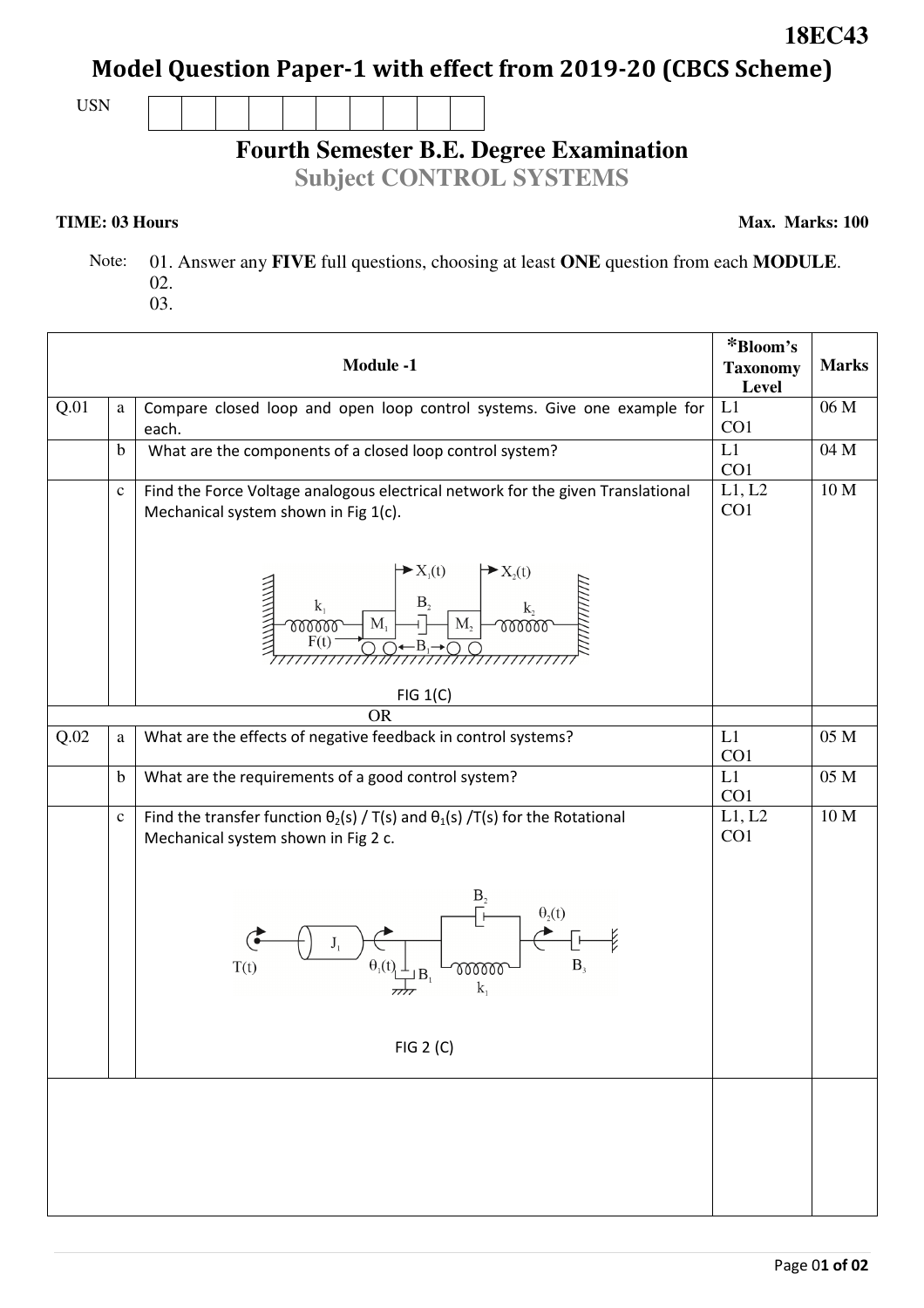### **18EC43**

| Module-2 |              |                                                                                    |                                  |      |  |  |
|----------|--------------|------------------------------------------------------------------------------------|----------------------------------|------|--|--|
| Q.03     | a            | Derive the transfer Function for the lead lag network shown in Fig 3 a. when       | L1                               | 06 M |  |  |
|          |              | $R_1=R_2=1$ M $\Omega$ , $C_1 = C_2 = 1$ $\mu$ F.                                  | CO <sub>2</sub>                  |      |  |  |
|          |              |                                                                                    |                                  |      |  |  |
|          |              | $R_1$<br>WŴ                                                                        |                                  |      |  |  |
|          |              |                                                                                    |                                  |      |  |  |
|          |              | $e_i(t)$<br>$C_1$<br>$\mathsf{e}_0$ (t)                                            |                                  |      |  |  |
|          |              |                                                                                    |                                  |      |  |  |
|          |              |                                                                                    |                                  |      |  |  |
|          |              |                                                                                    |                                  |      |  |  |
|          |              | FIG 3(a)                                                                           |                                  |      |  |  |
|          | $\mathbf b$  | Write any four rules of reducing Block diagram.                                    | L1<br>CO <sub>2</sub>            | 04 M |  |  |
|          | $\mathbf c$  | Find the transfer function by reducing the block diagram shown in fig 3(c).        | $\overline{L}$ 1, L <sub>2</sub> | 10 M |  |  |
|          |              |                                                                                    | CO <sub>2</sub>                  |      |  |  |
|          |              | G <sub>2</sub>                                                                     |                                  |      |  |  |
|          |              |                                                                                    |                                  |      |  |  |
|          |              | $\blacktriangleright$ C(s)<br>$G_3$<br>$G_1$<br>R(s)                               |                                  |      |  |  |
|          |              |                                                                                    |                                  |      |  |  |
|          |              |                                                                                    |                                  |      |  |  |
|          |              | ${\sf H}_1$<br>H <sub>2</sub>                                                      |                                  |      |  |  |
|          |              |                                                                                    |                                  |      |  |  |
|          |              | $\mathsf{G}_4$                                                                     |                                  |      |  |  |
|          |              |                                                                                    |                                  |      |  |  |
|          |              | FIG 3 (c)                                                                          |                                  |      |  |  |
|          |              |                                                                                    |                                  |      |  |  |
| Q.04     |              | <b>OR</b><br>Define Mason's gain formula in Signal flow Graph.                     | L1                               | 04 M |  |  |
|          | $\rm{a}$     |                                                                                    | CO <sub>2</sub>                  |      |  |  |
|          | $\mathbf b$  | Find Transfer function by block diagram reduction for the signal flow graph        | L1, L2                           | 08 M |  |  |
|          |              | shown in Fig 4 b.                                                                  | CO <sub>2</sub>                  |      |  |  |
|          |              |                                                                                    |                                  |      |  |  |
|          |              |                                                                                    |                                  |      |  |  |
|          |              | G,                                                                                 |                                  |      |  |  |
|          |              | C(S)                                                                               |                                  |      |  |  |
|          |              |                                                                                    |                                  |      |  |  |
|          |              |                                                                                    |                                  |      |  |  |
|          |              | $-H_3$                                                                             |                                  |      |  |  |
|          |              |                                                                                    |                                  |      |  |  |
|          |              | FIG 4(b)                                                                           |                                  |      |  |  |
|          | $\mathbf c$  | Find the transfer function by Mason's Gain formula for the Signal flow Graph       | L1,L2                            | 08 M |  |  |
|          |              | shown in Fig 4 b.                                                                  | CO <sub>2</sub>                  |      |  |  |
|          |              | Module-3                                                                           |                                  |      |  |  |
| Q. 05    | $\rm{a}$     | List the standard test inputs used in control system with their Laplace transform. | L1                               | 04 M |  |  |
|          |              |                                                                                    | CO <sub>3</sub>                  |      |  |  |
|          | $\mathbf b$  | Derive the step input response of a first order system.                            | L1, L2                           | 08 M |  |  |
|          |              |                                                                                    | CO <sub>3</sub>                  |      |  |  |
|          | $\mathbf{C}$ | A unity negative feedback control system with $G(s) = \frac{100}{s^2(s+4)(s+12)}$  | L1,L2<br>CO <sub>3</sub>         | 08 M |  |  |
|          |              | What is the type of the system?<br>(i)                                             |                                  |      |  |  |
|          |              | Find static error coefficients.<br>(ii)                                            |                                  |      |  |  |
|          |              | Find steady state error if the input is $r(t) = 2t^2 + 5t + 10$ .<br>(iii)         |                                  |      |  |  |
|          |              | <b>OR</b>                                                                          |                                  |      |  |  |
|          |              |                                                                                    |                                  |      |  |  |